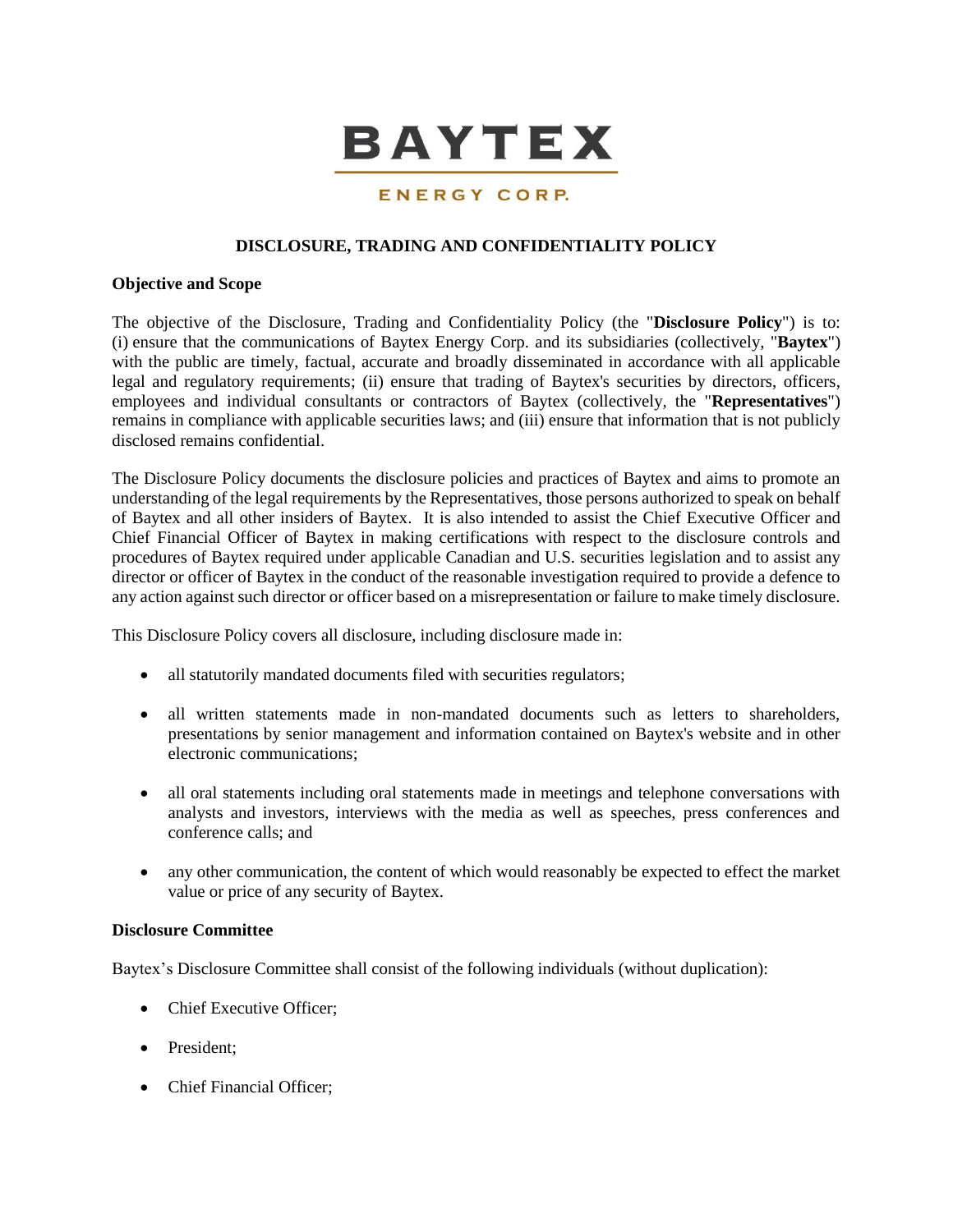- Chief Operating Officer;
- all Executive Vice Presidents;
- Vice President Capital Markets; and
- General Counsel and Corporate Secretary.

The mandate of the Disclosure Committee is attached as Appendix A to this Disclosure Policy.

The Disclosure Committee has been established with the responsibility of overseeing Baytex's disclosure practices. The Disclosure Committee will meet or converse as required and will maintain documentation of its activities. The Disclosure Committee shall have the authority to retain experts, including lawyers, accountants, engineers and other persons, to assist the Disclosure Committee as they deem necessary.

It is essential that the members of the Disclosure Committee be kept fully apprised of all pending material developments concerning Baytex in order to evaluate and discuss those events and to determine the appropriateness and timing of public release of information. If any Representative of Baytex becomes aware of any information which may constitute material information they must forthwith advise one of the members of the Disclosure Committee. If any Representative is unsure whether or not information is material, they should immediately contact a member of the Disclosure Committee before disclosing it to anyone. If it is deemed that material information should remain confidential, the Disclosure Committee will determine how that information will be controlled.

The Disclosure Committee will ensure that the Board of Directors of Baytex (the "**Board**") is promptly and fully informed regarding potential disclosure issues facing Baytex as they may arise from time to time. This includes circumstances in which aspects of potentially material information or an underlying matter may not then be known or fully known, investigation or analysis of potentially material information or an underlying matter is incomplete or the impact or magnitude of potentially material information or an underlying matter remains to be fully determined.

All written public disclosures ("**Disclosure Statements**") shall be reviewed and approved by one or more members of the Disclosure Committee. All such disclosures shall also be reviewed and approved by the Board or a committee of the Board if required by law or this Disclosure Policy. In any event, the following documents will be reviewed in whole or part by the appropriate committee of the Board and recommended to and approved by the Board or reviewed and approved by the Board:

- annual and interim financial statements and related management's discussion and analysis of the operating and financial results and related news releases;
- information circulars for any meetings of shareholders and related news releases;
- annual information forms for Baytex, including all reserve disclosure mandated under National Instrument 51-101 – *Standards of Disclosure for Oil and Gas Activities* or other applicable securities laws or regulations;
- any news release containing material information relating to Baytex, provided that Board approval shall not be required for news releases where the subject matter thereof has been previously reviewed or approved by the Board or where immediate release is required to comply with applicable laws or the rules of any stock exchange on which Baytex's securities are listed; and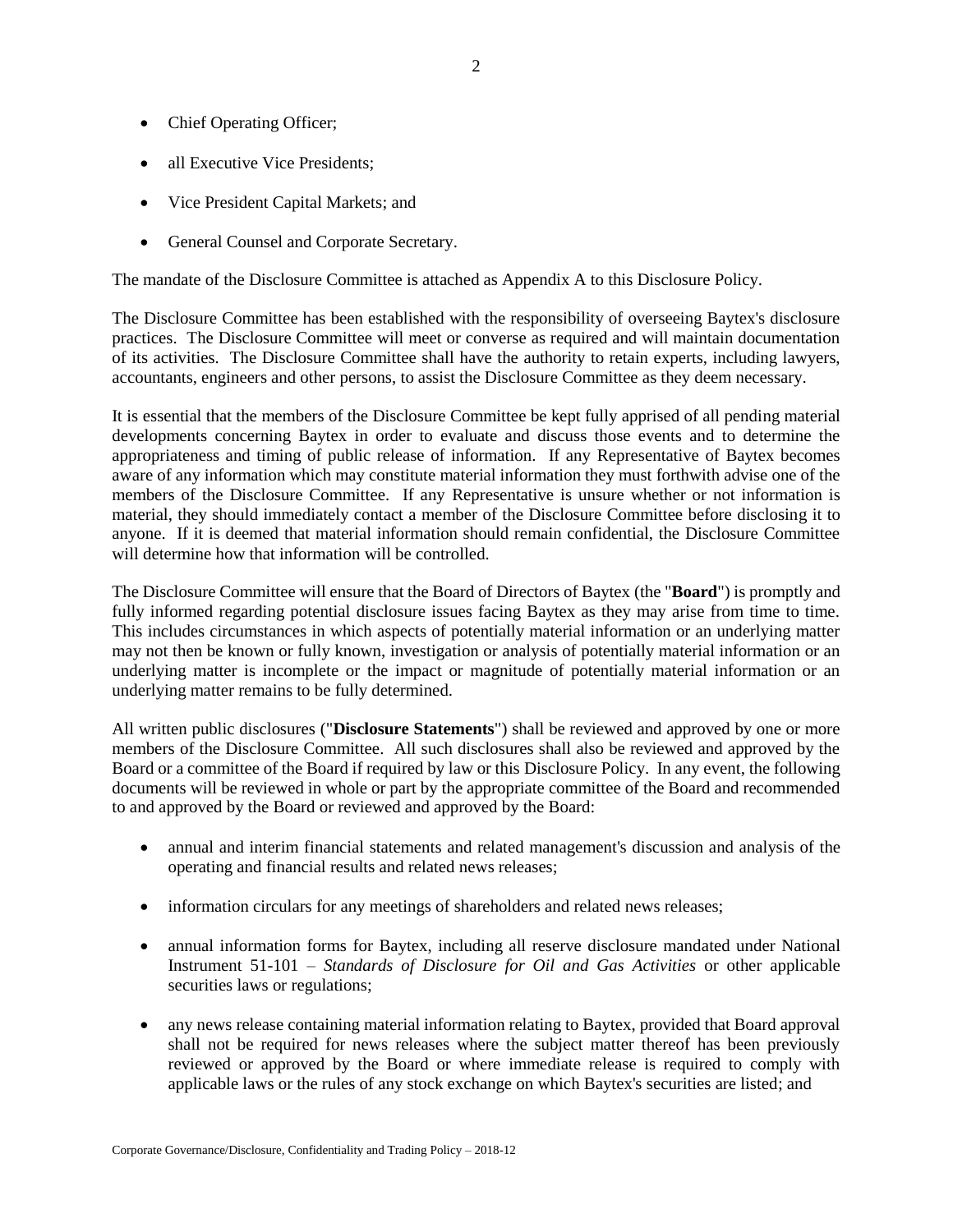any take-over bid circulars, issuer bid circulars, director's circulars or rights offering circulars.

The Disclosure Committee will recommend changes to this Disclosure Policy as needed to comply with changing regulatory requirements.

### **Determining Materiality**

Material information is any information relating to the business and affairs of Baytex that results in, or would reasonably be expected to result in, a significant change in the market price or value of Baytex's listed securities, or that would reasonably be expected to have a significant influence on a reasonable investor's investment decisions. Material information may include, but is not limited to, the following:

- changes in corporate structure;
- changes in capital structure;
- financial and operating results;
- changes in dividend policy;
- changes in business and operations, including changes in production and reserves;
- significant acquisitions and dispositions;
- changes in credit arrangements; and
- offerings of securities.

It is the Disclosure Committee's responsibility to determine what information is material in the context of Baytex's affairs. The Disclosure Committee must take into account a number of factors in making judgments concerning the materiality of information. Factors include the nature of the information itself, the volatility of Baytex's securities and prevailing market conditions.

In complying with the requirement to disclose material information under applicable laws and stock exchange rules, Baytex will adhere to the following basic disclosure principles:

- subject to certain exceptions, material information will be publicly disclosed immediately via news release;
- disclosure will include any information, the omission of which would make the rest of the disclosure misleading, and will provide sufficient detail to permit investors to appreciate the substance and importance of the information;
- unfavourable information will be disclosed just as promptly and completely as favourable information;
- selective disclosure is not acceptable. If previously undisclosed material information has been inadvertently disclosed to any person who is not bound by an express confidentiality obligation, such information will be broadly disclosed immediately via news release. Disclosure made to analysts cannot be protected by a confidentiality agreement;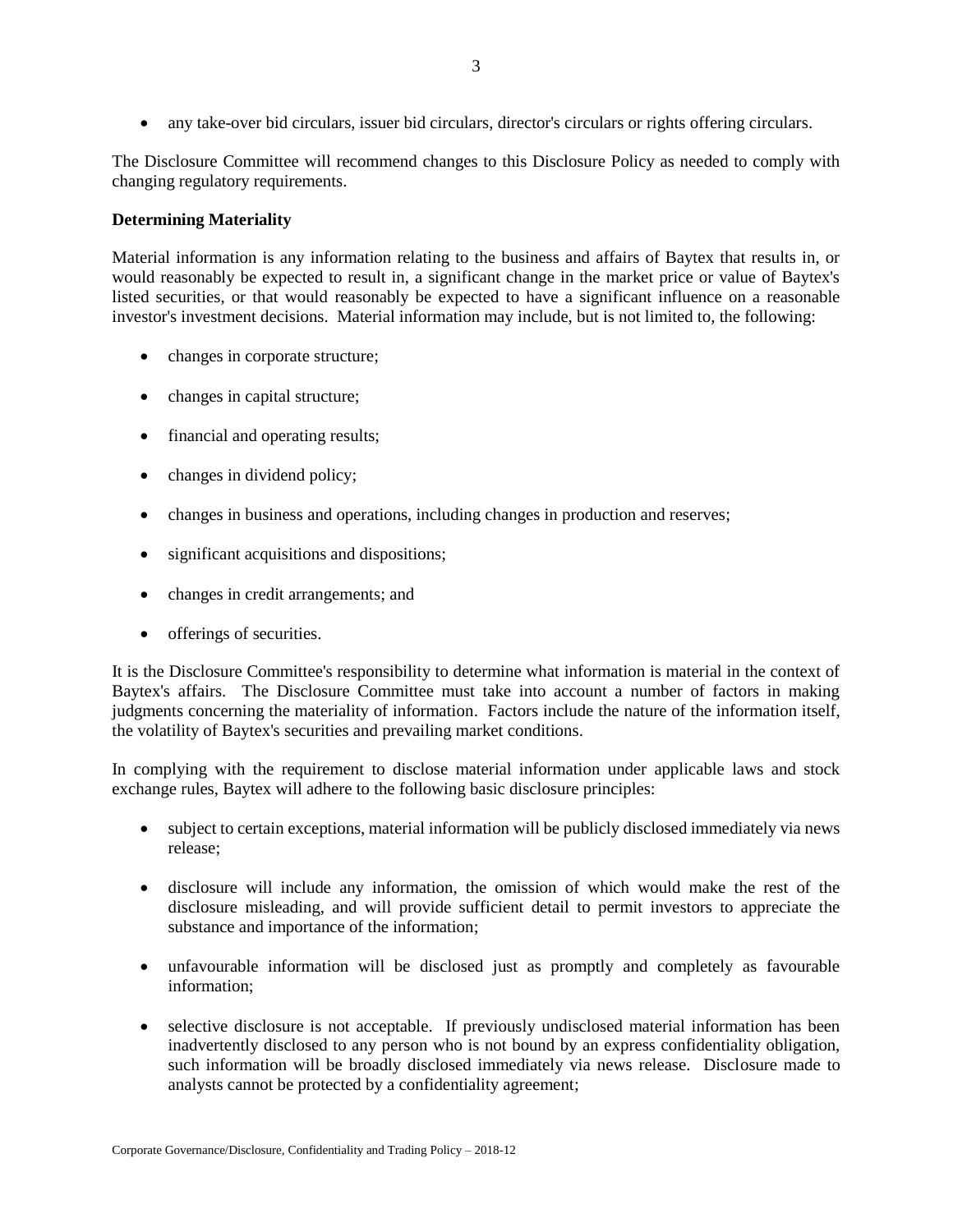- if material information that is not in the public domain is to be announced at an analyst or shareholder meeting or an investor conference, its announcement must be co-ordinated with a general public announcement by news release;
- derivative information (which is information extracted from a document filed on behalf of another person or company) which is included in a document or oral statement should include a reference identifying the document that was the source of the information;
- dissemination of information via Baytex's website alone does not constitute adequate disclosure of material information; and
- disclosure must be corrected immediately if it is subsequently discovered that earlier disclosure contained a material error at the time it was given.

## **Disclosure Controls and Procedures**

The Disclosure Committee shall establish specific procedures and timetables which shall be adhered to by Baytex and its Representatives for the preparation of all Disclosure Statements, and, wherever practicable, their review by such personnel, the auditors and external legal counsel, as the Disclosure Committee may determine and, ultimately their dissemination in compliance with this Policy. In addition to reviewing all Disclosure Statements, the Disclosure Committee may employ questionnaires to directors and officers, formal or informal due diligence sessions, certifications of officers and involvement of experts. The Disclosure Committee may elect to, at any time, adopt controls and procedures that are different than those which have been previously established, provided that such controls and procedures are, in the opinion of the Disclosure Committee, satisfactory to ensure that Disclosure Statements are disclosed in compliance with this Policy.

The disclosure controls and procedures will involve the following:

- identification of all continuous disclosure requirements under securities laws, rules and policies applicable to Baytex;
- identification of the individuals responsible for preparing reportable information and individuals, whether internal or external, responsible for reviewing reports or portions of reports to verify disclosure made with respect to their areas of responsibility or expertise;
- establishment of timetables for the preparation and adequate review of reportable information;
- procedures for obtaining "sign-off" on disclosure of reportable information and receipt of written consents from all experts whose reports are included or referred to in any disclosure;
- procedures for the identification and timely reporting to the Disclosure Committee of information which may constitute material information or which may constitute a material change to previously disclosed material information, including the identification of individuals who are likely to learn first about events outside the control of Baytex that may give rise to material information;
- procedures for the identification and reporting to the Audit Committee of the Board of any fraud, whether or not material, that involves management or other employees or contractors who have a significant role in Baytex's internal controls;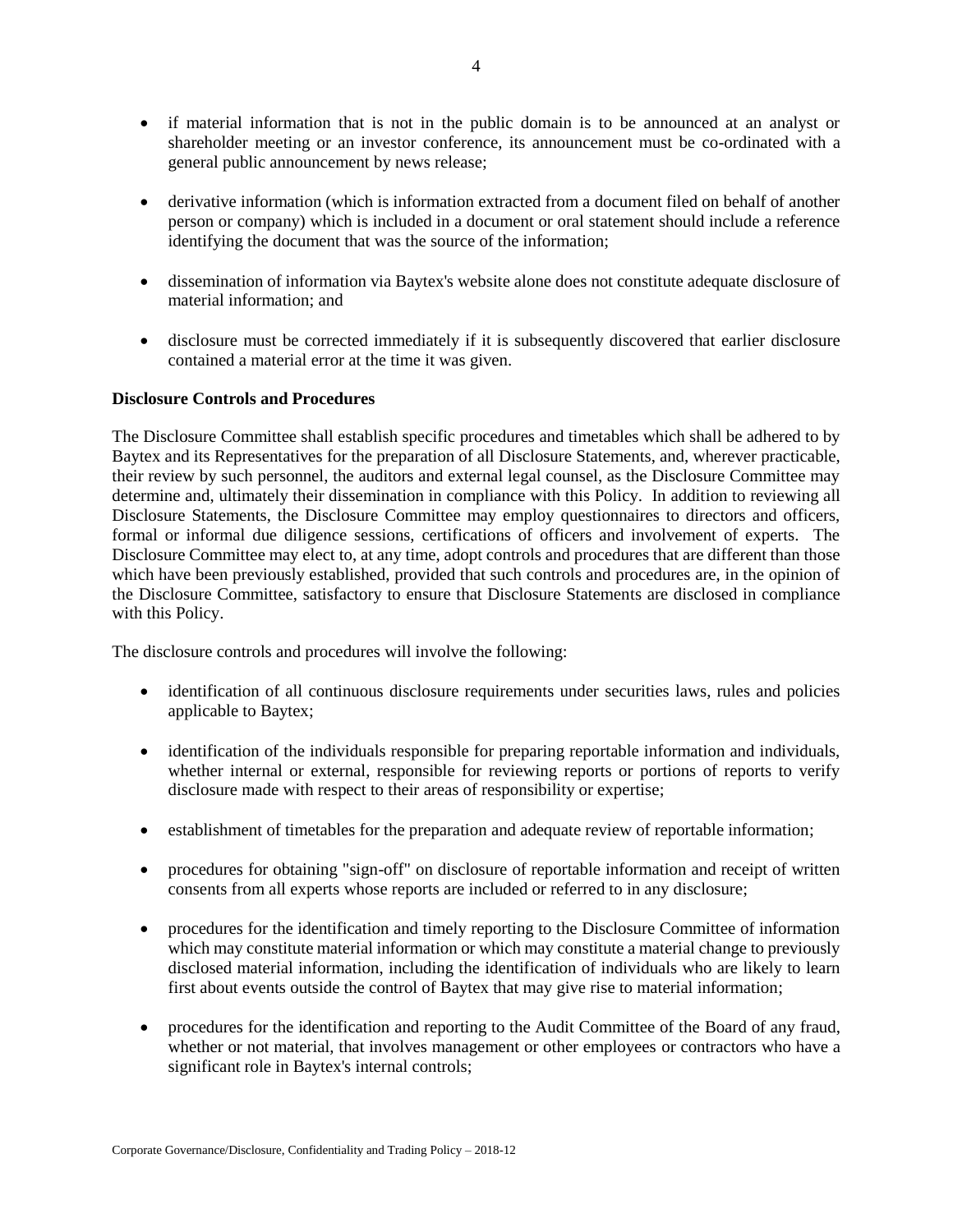- ensuring the procedures are followed with respect to the release of each disclosure made in writing and for the review of any disclosure made orally; and
- ongoing evaluation of Baytex's disclosure controls and procedures.

### **Trading Restrictions and Blackout Periods**

It is illegal for anyone with knowledge of material information affecting a public issuer that has not been publicly disclosed to purchase or sell securities of that issuer until such information has been generally disclosed and a reasonable period of time has passed since dissemination of such information to the public. It is also illegal for anyone to inform any other person of undisclosed material information, except in the necessary course of business and where approved by the Disclosure Committee. There are serious sanctions for failure to comply with regulatory requirements in these matters, including substantial fines and potential jail sentences. Therefore, Representatives with knowledge of confidential or material information about Baytex or counterparties in negotiations of potentially material transactions are prohibited from trading securities of Baytex or any counterparty until the information has been fully disclosed and a reasonable period has passed for the information to be widely disseminated.

Trading blackout periods will apply to all Representatives in position to know of the financial or operating results of Baytex during periods when financial statements are being prepared but results have not yet been publicly disclosed. Trading blackouts will normally commence on the date that is ten (10) trading days prior to the scheduled release date for such financial or operating results and will cease at the end of the first full business day following the issuance of a news release disclosing such financial or operating results. In addition to the regular trading restriction, all directors, officers and senior financial personnel are required to pre-clear any trade in Baytex's securities, other than any acquisition of common shares pursuant to Baytex's dividend reinvestment plan or employee savings plan, with a member of the Disclosure Committee before engaging in the trade.

Trading blackout periods may also be prescribed from time to time by the Disclosure Committee as a result of special circumstances relating to Baytex when directors, officers and certain employees would be precluded from trading in its securities. All parties with knowledge of such special circumstances should be covered by the blackout. These parties may include external advisors such as legal counsel, investment bankers and other professional advisors, and counter-parties in negotiations of material potential transactions. The fact that a trading blackout has been imposed should not be discussed with other parties. For confidentiality purposes, the Disclosure Committee may determine that the reasons for the blackout not be given. In extraordinary circumstances, the Disclosure Committee may grant a waiver of the blackout period to a director, officer or employee.

In addition, when Baytex is conducting a prospectus offering, private placement, issuer bid, an amalgamation, arrangement or other similar transaction involving Baytex's securities or a take-over bid for another corporation where securities of Baytex are offered as consideration (the "**Restricted Event**"), no insider of Baytex shall bid for or purchase (or induce others to) the type of securities that are offered in that transaction, except in connection with:

- the exercise of an option, right, warrant or other convertible security where the exercise was entered into prior to the Restricted Event; or
- the subscription or purchase of the offered security pursuant to the prospectus distribution or restricted private placement (not in the public market).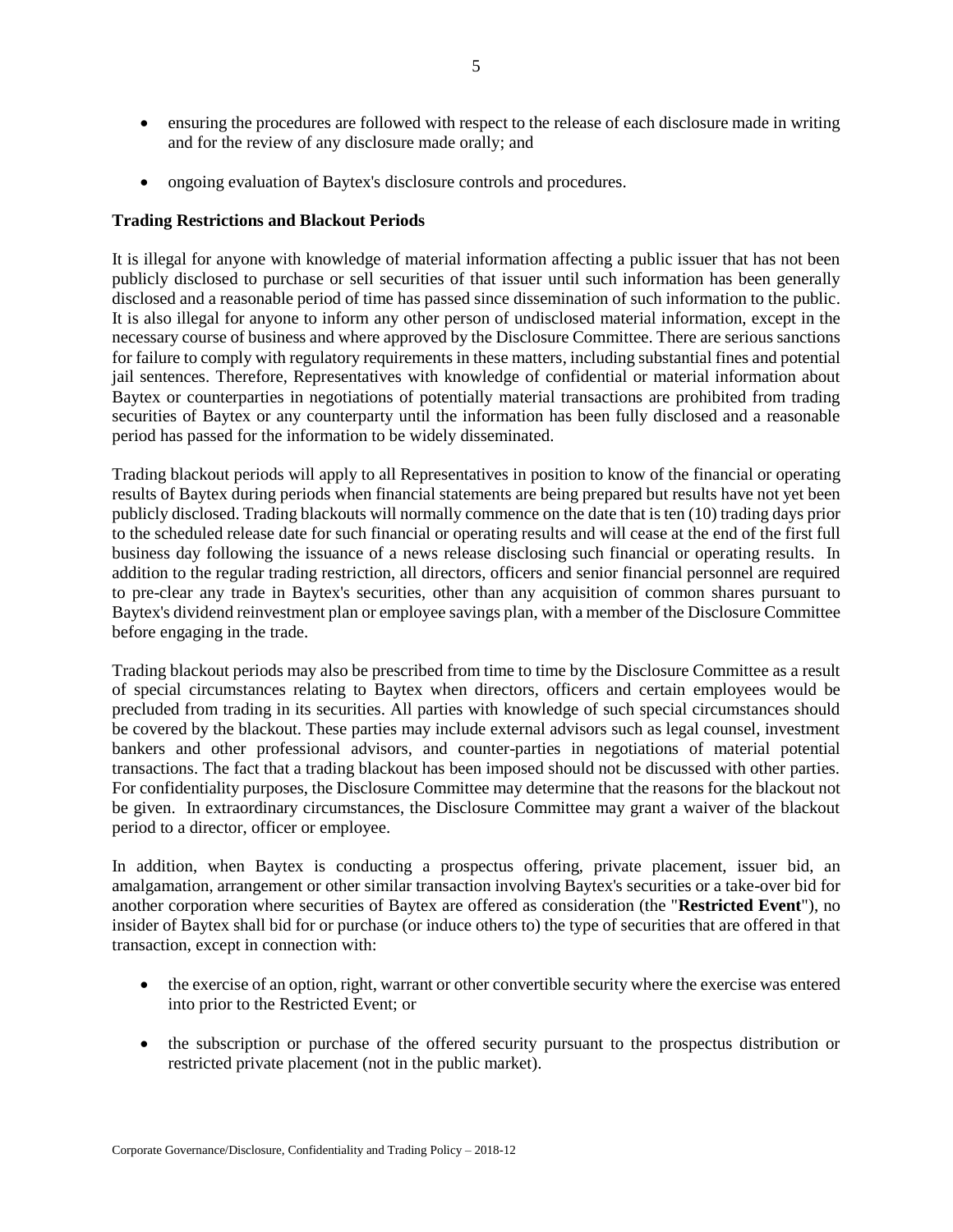There are additional restrictions, including timing issues, imposed by securities laws with respect to a Restricted Event. A member of the Disclosure Committee should be consulted if there is any question as to when these restrictions shall have ceased to apply in any particular circumstance. Legal counsel shall be consulted prior to any discussions, written or otherwise, with any stakeholder.

## **Hedging and Equity Monetization Transactions**

No Representative may, except with the approval of a member of the Disclosure Committee, engage in transactions that could reduce or limit such Representative's economic risk with respect to their holdings of (i) common shares or other Baytex securities or (ii) outstanding restricted awards, performance awards or other compensation awards the value or payment amount of which are derived from, referenced to or based on the value or market price of common shares or other Baytex securities. Prohibited transactions include hedging strategies, equity monetization transactions, transactions using short sales, puts, calls, exchange contracts, derivatives and other types of financial instruments (including, but not limited to, prepaid variable forward contracts, equity swaps, collars and exchange funds), and loans to Representatives secured by Baytex securities where recourse is limited to such securities.

# **Insider Reporting and Reporting Obligations**

Insiders of Baytex include its directors, the Chief Executive Officer, Chief Financial Officer and Chief Operating Officer (or the equivalent thereof), and other "reporting insiders" (within the meaning of National Instrument 55-104 – *Insider Reporting Requirements and Exemptions*) (collectively, "**Insiders of Baytex**"). Insiders of Baytex are required by applicable securities laws to file insider trading reports within specified time periods of a change in their ownership position in any securities of Baytex.

The responsibility for compliance with insider reporting obligations rests with the insiders and not with Baytex. Baytex has an interest in monitoring the holdings of its insiders and ensuring that their holdings are accurately reported in all securities filings of Baytex and as the identity of insiders and the size of their holdings may be relevant in determining whether Baytex is permitted under applicable securities laws and stock exchange rules to undertake certain corporate transactions.

Baytex will establish and maintain a system for facilitating compliance by its insiders with their reporting obligations.

## *Special Relationship*

Under applicable securities laws, a person in a "special relationship" with a public issuer is prohibited from trading in securities of that public issuer. From time to time Baytex will be considered to be in a "special relationship" with other public issuers as a result of receiving confidential information in connection with potential mergers, acquisitions or significant asset purchases or sales. Representatives of Baytex will also be considered to be in a "special relationship" and may not trade in securities of such public issuers once they have any knowledge relating to such public issuer as a result of Baytex having a "special relationship" with such public issuer. In addition, the Board considers it inappropriate for any Representative of Baytex to trade in the securities of any public issuer based upon information obtained, whether from public or confidential sources, while Baytex is considering a merger, acquisition or significant asset purchase or sale with such public issuer.

## *Reporting Obligations*

Insiders of Baytex are required to electronically file insider reports using the System for Electronic Disclosure by Insiders ("**SEDI**") at www.sedi.ca. An initial report must be filed within ten (10) calendar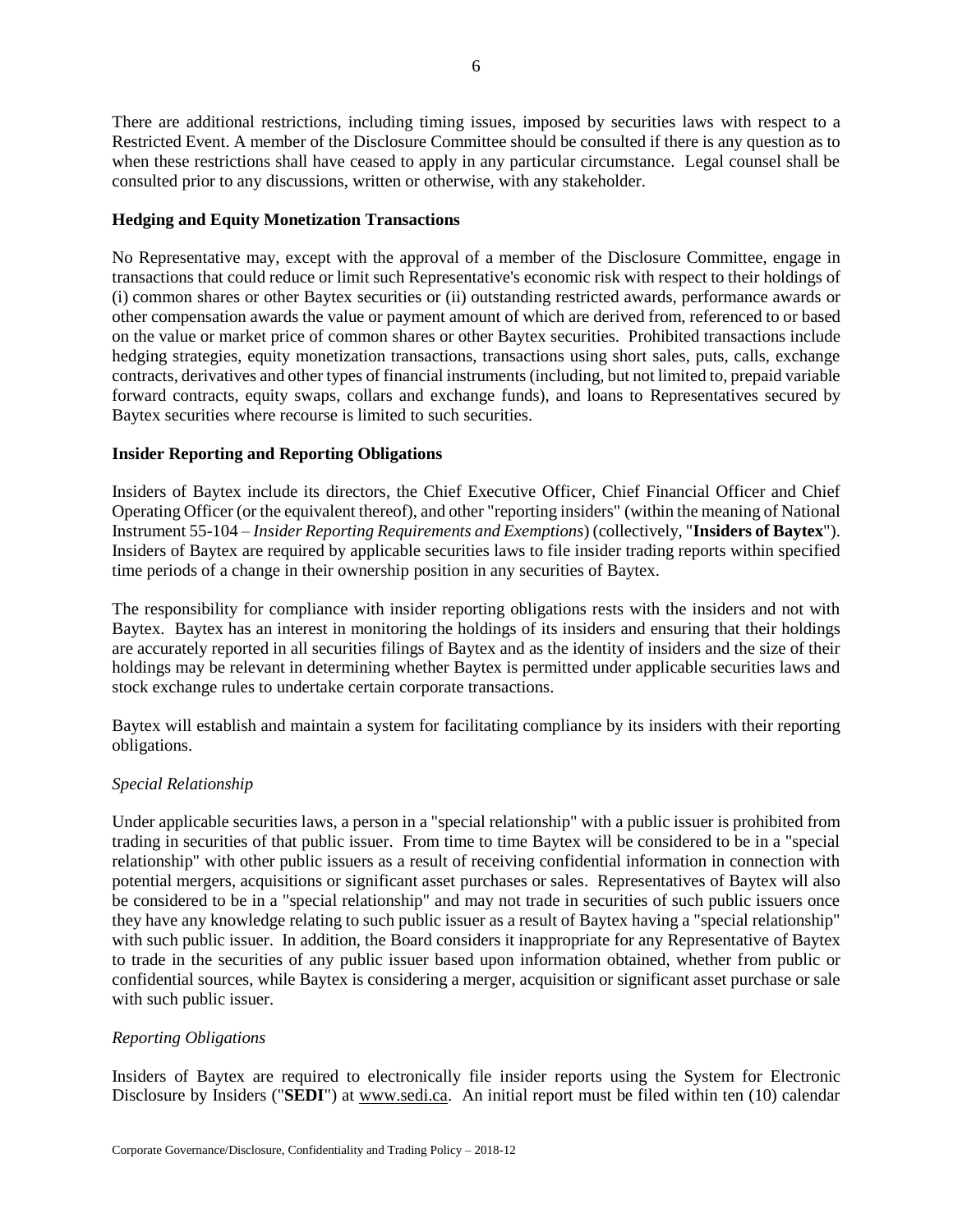days of the date on which the person or corporation became an Insider of Baytex with subsequent insider reports being filed within five (5) calendar days from the date of any changes in his/her direct or indirect beneficial ownership of, or control or direction over, securities of Baytex.

Insiders of Baytex who participate in the dividend reinvestment plan or the employee savings plan may be eligible to rely on an exemption that allows them to report the acquisition of securities under such plans on an annual basis. For further information, see National Instrument 55-104 – *Insider Reporting Requirements and Exemptions*.

## **Maintaining Confidentiality**

Any Representative privy to confidential information is prohibited from communicating such information to anyone else, other than in the necessary course of business. Efforts will be made to limit access to confidential information to only those who need to know the information and those persons will be advised that the information is to be kept confidential.

Outside parties privy to undisclosed material information concerning Baytex must be told that they must not divulge such information to anyone else, other than in the necessary course of business, and that they may not trade in Baytex's securities until the information is publicly disclosed.

To prevent the misuse or inadvertent disclosure of material information, the following procedures should be observed at all times:

- documents and files containing confidential information should be kept in a safe place, with access restricted to individuals who "need to know" that information in the necessary course of business. Code names should be used if necessary;
- confidential matters should not be discussed in places where the discussion may be overheard, such as elevators, hallways, restaurants, airplanes or taxis;
- confidential matters should not be discussed on cell phones or other wireless devices;
- confidential documents should not be read or displayed in public places and should not be discarded where others can retrieve them;
- Representatives must ensure they maintain the confidentiality of information in their possession outside of the office as well as inside the office;
- transmission of documents by electronic means, such as by fax, e-mail or directly from one computer to another, should be made only where it is reasonable to believe that the transmission can be made and received under secure conditions;
- unnecessary copying of confidential documents should be avoided and documents containing confidential information should be promptly removed from conference rooms and work areas after meetings have concluded. Extra copies of confidential documents should be shredded or otherwise destroyed; and
- access to confidential electronic data should be restricted through the use of passwords.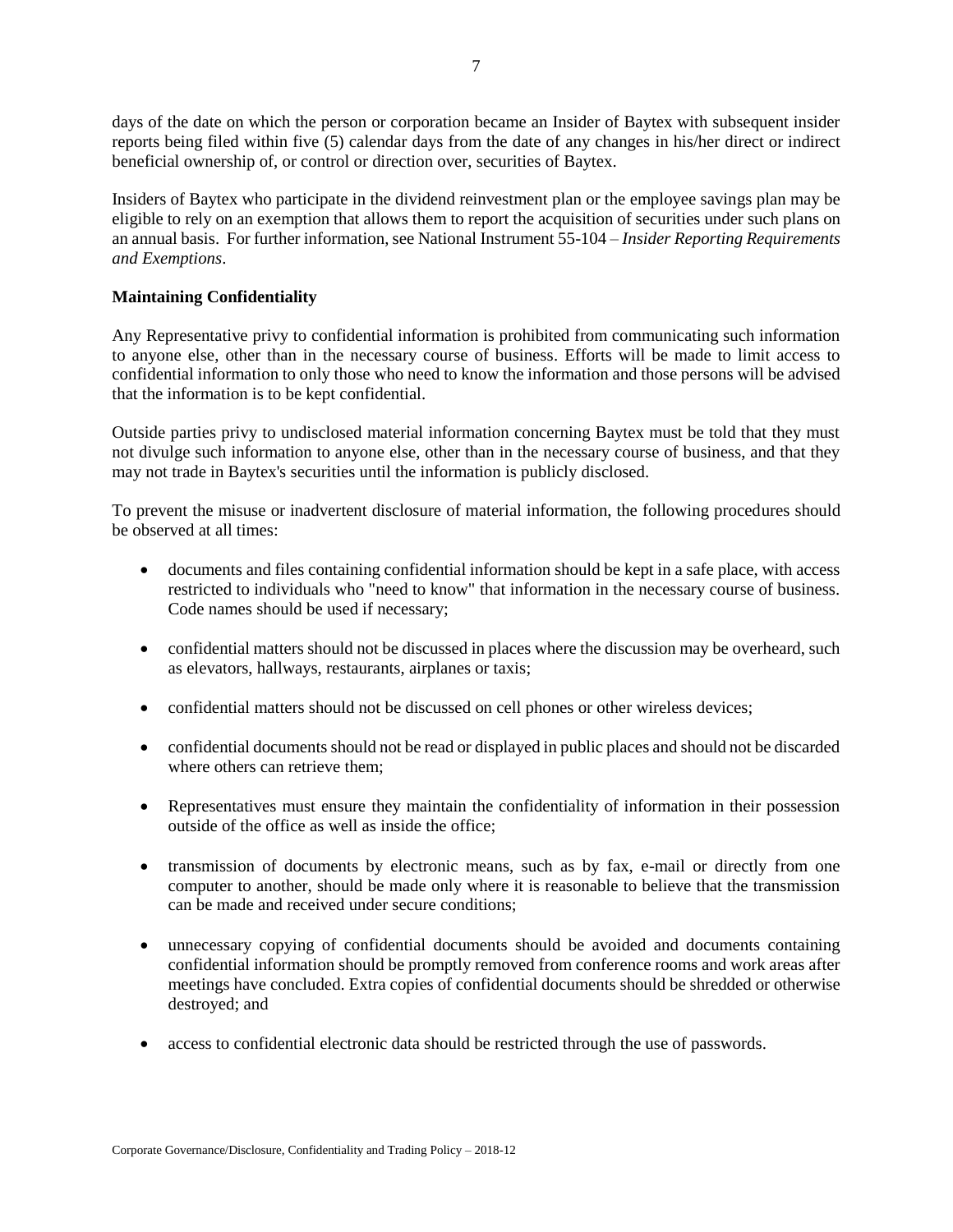### **Confidential Material Information**

In certain circumstances, the Disclosure Committee may determine that disclosure of certain information would be unduly detrimental to Baytex (for example, if releasing the information would prejudice negotiations in a corporate transaction), in which case, the information will be kept confidential until the Disclosure Committee determines it is appropriate to publicly disclose. In such circumstances, the Disclosure Committee will cause a confidential material change report to be filed with the applicable securities regulators and will periodically (at least every ten (10) calendar days) review its decision to keep the information confidential.

Where disclosure of a material change is delayed, Baytex must maintain complete confidentiality. During the period before a material change is disclosed, market activity in Baytex's securities should be carefully monitored. Any unusual market activity may mean that news of the matter has been leaked and that certain persons are taking advantage of it. If the confidential material change, or rumors about it, have leaked or appear to be impacting the price of the securities, Baytex should immediately take steps to ensure that a full public announcement is made. This would include contacting the relevant stock exchange and asking that trading be halted pending the issuance of a news release.

Where a material change is being kept confidential, persons with knowledge of the material change may not use such information in purchasing or selling its securities. Such information should not be disclosed to any person or company, except in the necessary course of business. If Baytex discloses material information under the "necessary course of business" exception, it should make sure that those receiving the information understand that they are now in a "special relationship" with Baytex and cannot pass the information on to anyone else (other than in the "necessary course of business"), or trade on the information, until it has been generally disclosed. In such circumstances, the feasibility of having such parties enter into a confidentiality agreement with Baytex should be considered.

#### **Designated Spokespersons**

Baytex has designated the following spokespersons responsible for communication with the investment community, regulators and the media:

- Chief Executive Officer:
- President;
- Chief Financial Officer:
- Chief Operating Officer;
- any Executive Vice President;
- Vice President, Capital Markets; and
- Chairman of the Board.

The individuals listed above may, from time to time, designate others within Baytex to speak on behalf of Baytex or to respond to specific inquiries.

Representatives who are not designated spokespersons must not respond under any circumstances to inquiries from the investment community, regulators, the media or others, unless specifically asked to do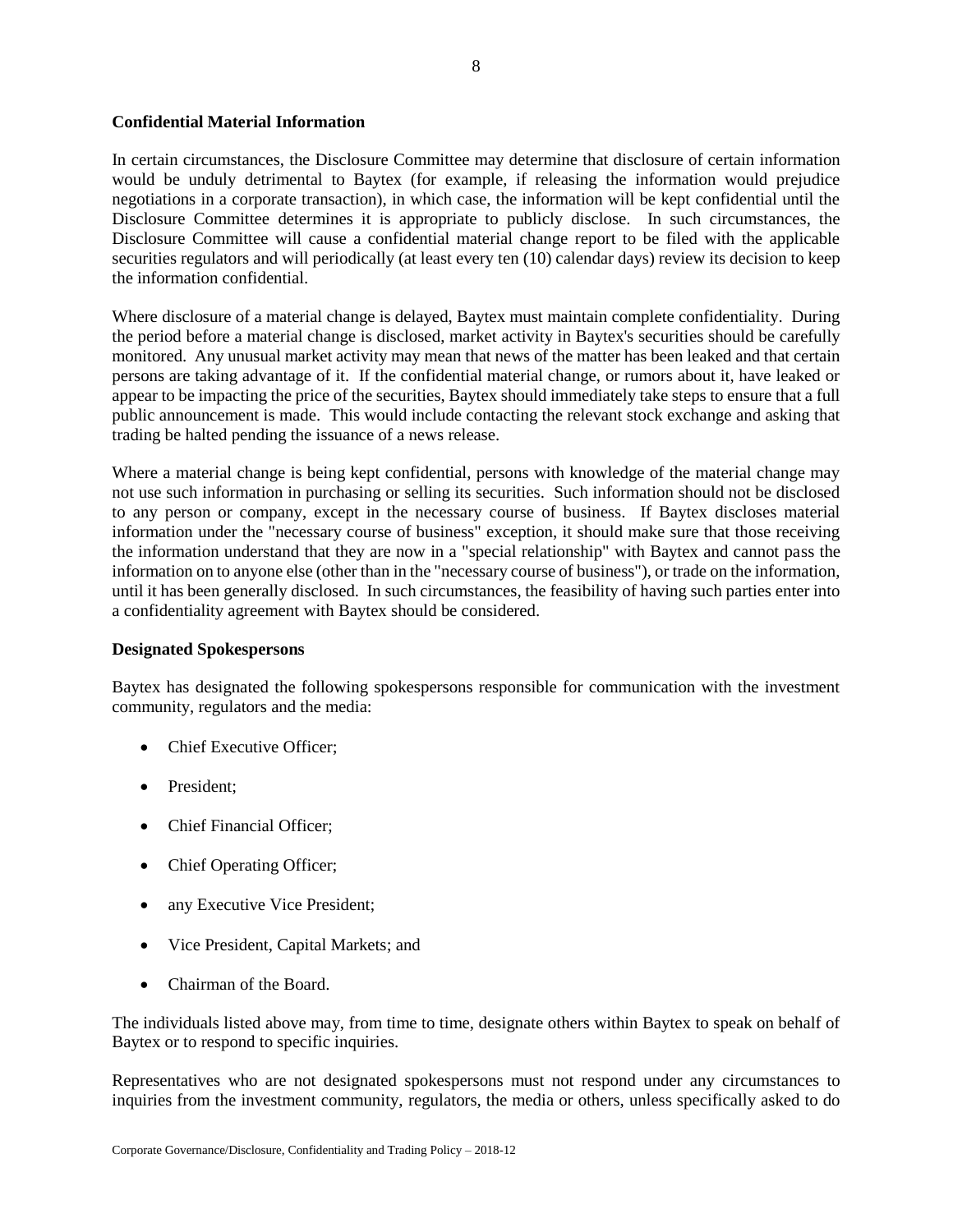so by a designated spokesperson. All such inquiries should be referred to one of the designated spokespersons.

#### **News Releases**

Once the Disclosure Committee determines that a development is material, it will authorize the issuance of a news release, unless the Disclosure Committee determines that such development should remain confidential for a period of time, in which case appropriate confidential filings will be made and controls of that undisclosed material information will be instituted. Should undisclosed material information be inadvertently disclosed on a selective basis, Baytex will issue a news release as soon as practicable in order to fully disclose that information. Pending the public release of any such material information, the parties who have knowledge of the information should be advised that the information is material and has not been generally disclosed.

If any stock exchange upon which Baytex's securities are listed is open for trading at the time of a proposed announcement, Baytex will endeavour to provide prior notice of a news release announcing material information to the market surveillance division of any such exchange to enable market surveillance to determine if a trading halt is in order. If a news release announcing material information is issued outside of trading hours, Baytex will endeavour to provide notice to market surveillance before the news release is issued.

News releases containing guidance and financial results will be reviewed by the Board or the Audit Committee of the Board prior to issuance. Annual and interim financial results will be publicly released as soon as practicable following Board approval of the applicable news release and related financial statements.

News releases will be disseminated through an approved news wire service that provides simultaneous national distribution. News releases will also be posted on Baytex's website after release over the news wire.

## **Conference Calls**

Conference calls may be held to enable management to discuss financial results and major corporate developments. Conference calls shall be simultaneously accessible to all interested parties, whether they actively participate by telephone, or merely listen in by telephone or through an Internet webcast. Each such call will be preceded by a news release setting out relevant material information. At the beginning of the call, a spokesperson of Baytex will provide appropriate cautionary language respecting any forwardlooking information, and will direct participants to publicly available documents containing the assumptions, sensitivities and a full discussion of the risks and uncertainties. In advance of a conference call or industry conference call, to the extent practicable, Baytex will endeavour to script comments and responses to anticipated questions to identify material information that should be publicly disclosed and will limit comments and responses to non-material information and material information that has previously been publicly disclosed.

Baytex will provide advance notice of any conference call and webcast by issuing a news release announcing the date and time and providing information on how interested parties may access the call and webcast. In addition, Baytex may invite analysts, institutional investors, the media and other interested parties to participate. A tape recording of the conference call and/or an archived audio webcast will be made available for a minimum of 72 hours following the call.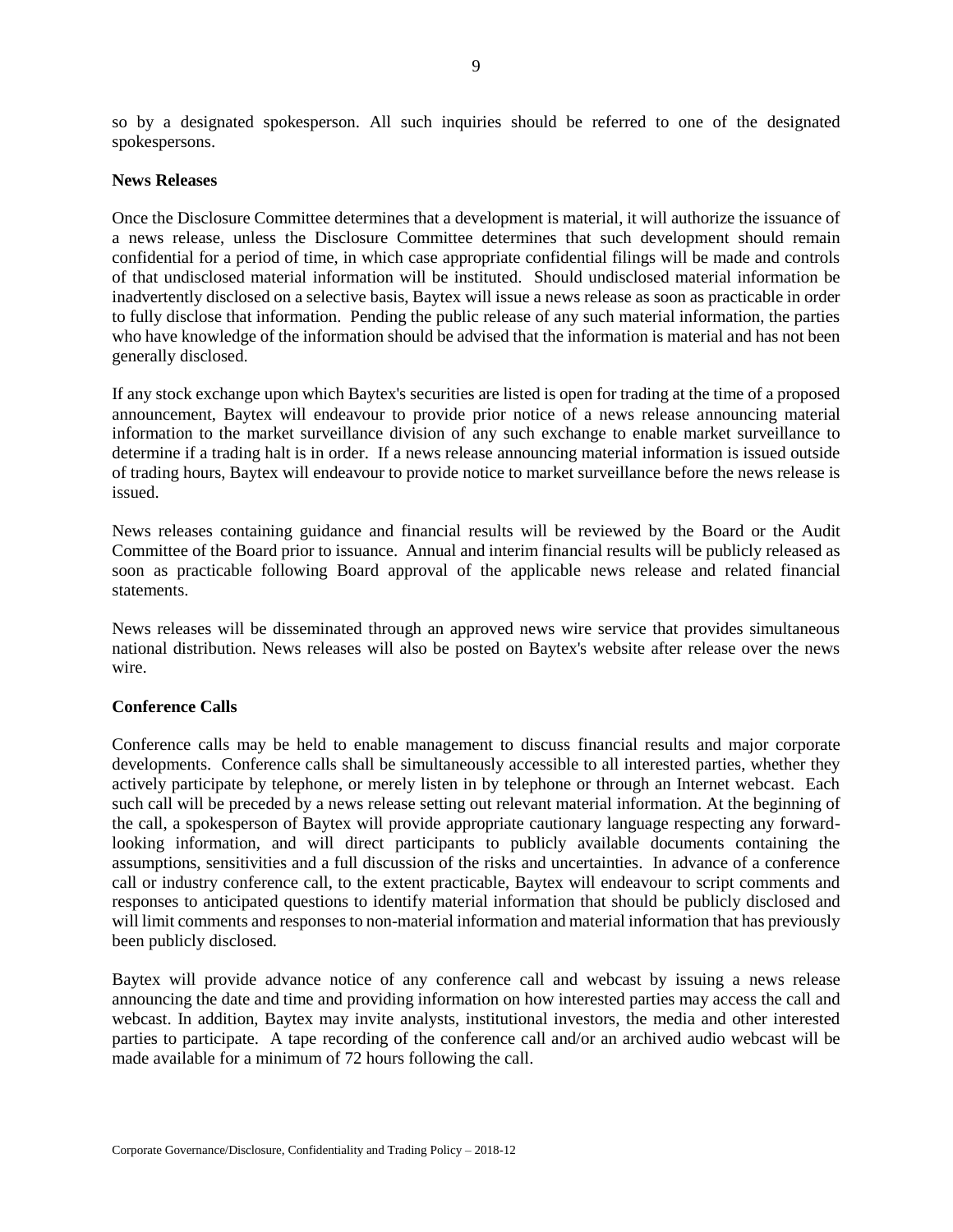The Disclosure Committee may hold a debriefing meeting immediately after the conference call and, if such debriefing uncovers selective disclosure of previously undisclosed material information, Baytex will immediately disclose such information broadly via news release.

### **Rumours**

Baytex does not comment, affirmatively or negatively, on rumours. Baytex's spokespersons will respond consistently to any rumours with the following comment: "It is our policy not to comment on market rumours or speculation."

Should the stock exchange on which Baytex's securities are listed request that Baytex make a definitive statement in response to a market rumour that is causing significant volatility in the securities of Baytex, the Disclosure Committee will consider the matter and decide whether to make a policy exception. If the rumour is true, in whole or in part, Baytex will immediately issue a news release disclosing the relevant information.

## **Contact with Analysts, Investors and the Media**

Baytex recognizes that analysts are important conduits for disseminating corporate information to the investing public and that analysts play a key role in interpreting and clarifying existing public data and in providing investors with background information and details that cannot practically be put in public documents. However, Baytex also recognizes that analyst disclosure does not constitute adequate disclosure of information that is considered material information required to be disclosed. Baytex will meet with analysts and investors on an individual or small group basis as needed and will initiate contacts or respond to analyst and investor calls in a timely, consistent and accurate fashion in accordance with this Disclosure Policy.

Disclosure in individual or group meetings also does not constitute adequate disclosure of information that is considered to be undisclosed material information. If Baytex intends to announce material information at an analyst or shareholder meeting, at an investor conference or on a conference call, the announcement must be preceded by a news release. Material prepared for any such meetings should be reviewed by a member of the Disclosure Committee prior to the meeting with a view to eliminating inadvertent selective disclosure and verifying the accuracy of any such materials.

Baytex will provide only non-material information through individual and group meetings, in addition to regular publicly disclosed information. Baytex cannot alter the materiality of information by breaking down the information into smaller, non-material components.

Spokespersons should keep notes of telephone conversations with analysts and investors. Where practicable, more than one representative of Baytex should be present at all individual and group meetings. A debriefing should be held after such meetings and if such debriefing uncovers selective disclosure of previously undisclosed material information, Baytex will immediately disclose such information broadly via a news release.

## **Reviewing Analyst Reports and Models**

It is Baytex's policy to review, upon request, analysts' draft research reports or models. Baytex will review the report or model for the purpose of pointing out errors in factual content only based on publicly disclosed information. It is Baytex's policy, when an analyst inquires with respect to his or her estimates, to question an analyst's assumptions if the estimate is a significant outlier among the range of estimates or Baytex's published guidance. Baytex will limit its comments in responding to such inquiries to non-material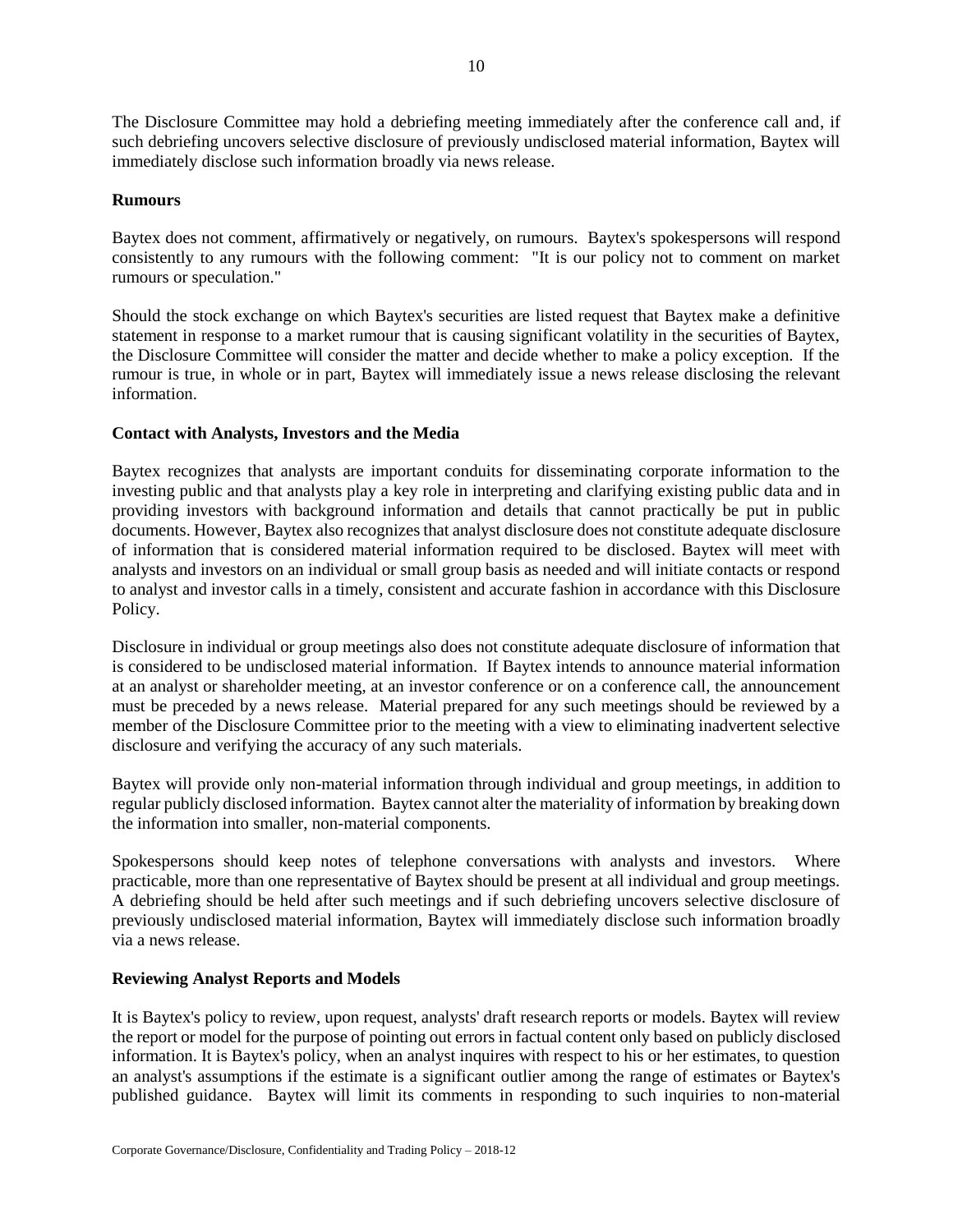information. Baytex will not confirm, or attempt to influence, an analyst's opinions or conclusions and will not express comfort with the analyst's model and estimates.

So as not to endorse an analyst's report or model, Baytex will provide its comments orally or will attach a disclaimer to written comments to indicate the report was reviewed only for factual accuracy.

### **Distributing Analyst Reports**

Analyst reports are proprietary products of the analyst's firm. Re-circulating an analyst's report may be viewed as an endorsement by Baytex of the report. For these reasons, Baytex will not provide analyst reports through any means to persons outside of Baytex, including posting such information on its website. Baytex may post on its website a complete list, regardless of the recommendation, of all the investment firms and analysts who provide research coverage on Baytex. If provided, such list will not include links to the analysts' reports or their firm's website or any other third party websites or publications.

Baytex may distribute analyst reports internally to: (i) directors and senior officers; and (ii) Baytex's financial and professional advisors.

### **Forward-Looking Information**

Should Baytex elect to disclose forward-looking information ("**FLI**") in continuous disclosure documents, speeches, conference calls, etc., the following guidelines will be observed:

- the information, if deemed material, will be broadly disseminated in accordance with this Disclosure Policy;
- the information will be published only if there is a reasonable basis for drawing the conclusions or making the forecast and projections and will be clearly identified as forward-looking;
- Baytex will identify material assumptions used in the preparation of the FLI;
- the information will be accompanied by meaningful cautionary statements and statements proximate to such information that identifies, in specific terms, the risks and uncertainties that may cause the actual results to differ materially from those projected in the statement, which may include a sensitivity analysis to indicate the extent to which different business conditions from the underlying assumptions may affect the actual outcome;
- public oral statements also require a cautionary statement that actual results could differ materially and a reference to material factors and assumptions that could cause actual results to differ materially and that such factors or assumptions are contained in a readily available document; and
- the information will be accompanied by a statement that disclaims Baytex's intention or obligation to update or revise the FLI, whether as a result of new information, future events or otherwise. Notwithstanding this disclaimer, should subsequent events prove past statements about current trends to be materially off target, Baytex may issue a news release explaining the reasons for the difference; in such cases, Baytex will update its guidance on the anticipated impact on production and dividends (or other key metrics).

If Baytex has issued a forecast or projection which is governed by applicable securities laws, Baytex will update that forecast or projection periodically, as required by such laws.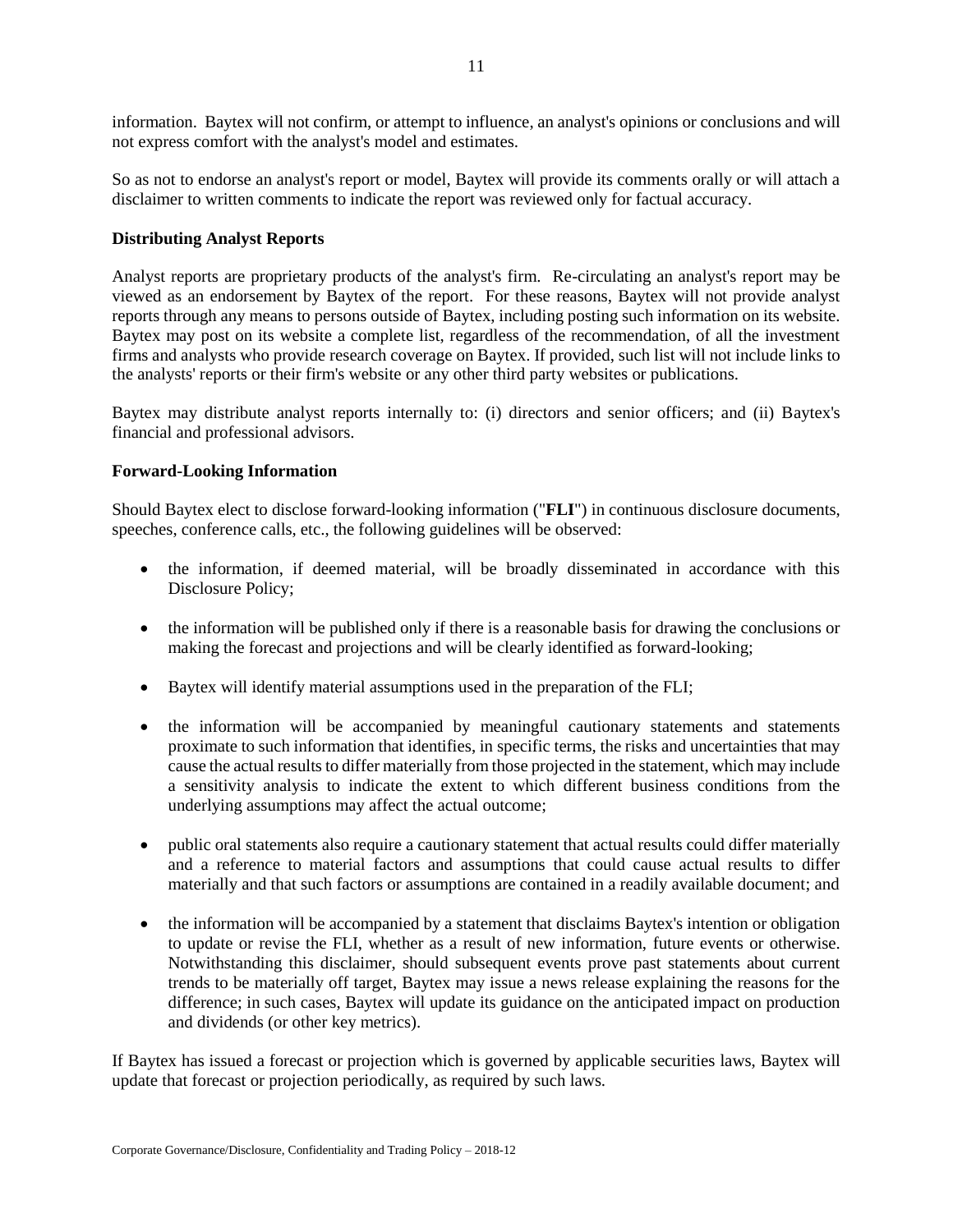#### **Correcting Disclosure**

Any Representative of Baytex who believes that any public disclosure of Baytex, including any documents released by Baytex or any public oral statements, contains a misrepresentation in any material respect (by omission or otherwise) shall promptly notify a member of the Disclosure Committee of such misrepresentation, and such member shall inform the Board and take appropriate steps to correct such misrepresentation promptly, and in any event within two (2) business days. In addition, any Representative who has concerns about whether or not information is undisclosed material information, should contact a member of the Disclosure Committee in respect of such matter.

## **Quiet Periods**

In order to avoid the potential for selective disclosure, or the perception or appearance of selective disclosure, Baytex will observe quiet periods prior to the announcement of financial or operating results or when material changes are pending. During a quiet period, no guidance or comments with respect to financial or operational results for the recently completed reporting period will be provided to analysts, investors or other market professionals and communications will be limited to responding to inquiries concerning publicly available or non-material information. The quiet period normally commences on the date that is ten (10) trading days prior to the scheduled release date for such financial or operating results and ceases immediately following the issuance of a news release disclosing such financial or operating results.

Additional quiet periods may be established from time to time by Baytex as a result of special circumstances relating to Baytex. The existence of a special purpose quiet period will be communicated by a means approved by the Disclosure Committee (which may include email).

If Baytex is invited to participate, during a quiet period, in investment meetings or conferences organized by others, the Chief Executive Officer of the Corporation will determine, on a case-by-case basis, if it is advisable to accept these invitations. If accepted, caution will be exercised to avoid selective disclosure of any undisclosed material information.

## **Responsibility for Electronic Communication**

This Disclosure Policy applies to electronic communications. Accordingly, Representatives responsible for written and oral public disclosures are also responsible for electronic communications.

Baytex will continuously update the investor relations section of Baytex's website and will monitor all information placed on the website for accuracy, completeness, currency and compliance with relevant securities laws.

The Disclosure Committee must approve all links from Baytex's website to a third party website. Any such links will include a notice that advises the reader that Baytex is not responsible for the contents of the other site.

Investor relations material will be contained within a separate section of Baytex's website and will include a notice that advises the reader that the information posted was considered accurate at the time of posting, but may be superseded by subsequent disclosures or become inaccurate over time. All data posted to the website, including text and audiovisual material, will identify the date such material was issued. Any material changes in information will be updated as soon as possible.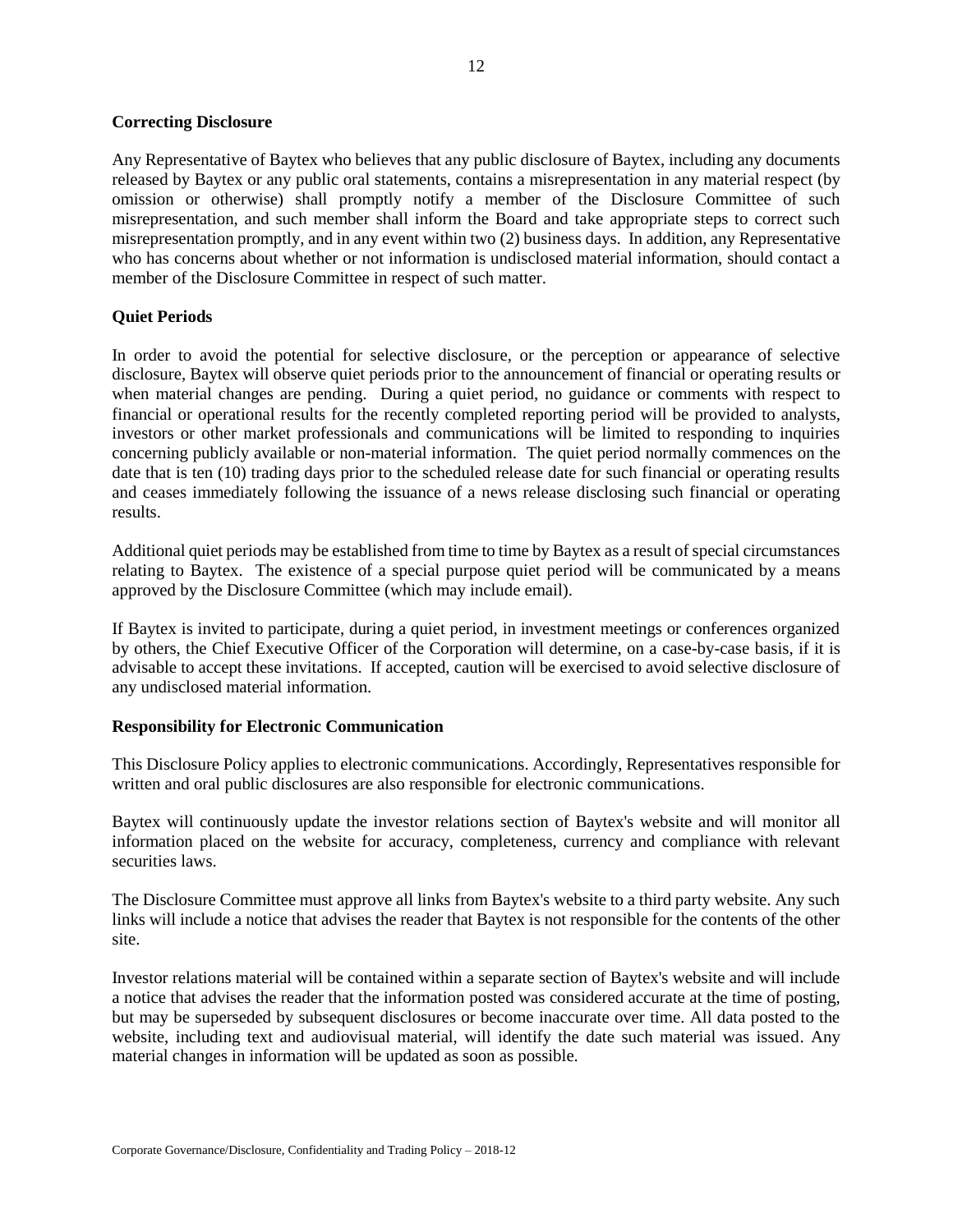Disclosure on Baytex's website alone does not constitute adequate disclosure of information that is considered undisclosed material information. Any disclosures of material information on the website will be preceded by the issuance of a news release. Baytex will, however, endeavour to concurrently post to its website all documents filed on SEDAR or EDGAR, as applicable, in an effort to improving investor access to its information. Where practicable, Baytex will also endeavour to post on its website all supplemental information as given to analysts, institutional investors and other market professionals such investor presentations, fact sheets and other relevant materials. Responses to electronic inquiries will be provided as appropriate. Only public information or information that could otherwise be disclosed in accordance with this Disclosure Policy will be utilized in responding to electronic inquiries.

In order to avoid inadvertent disclosure of undisclosed material information, Representatives of Baytex are prohibited from participating in Internet chat rooms or newsgroup discussions on matters pertaining to Baytex's activities or its securities. Representatives who encounter a discussion pertaining to Baytex should advise a member of the Disclosure Committee immediately, so the discussion may be monitored.

Each employee's corporate e-mail address is, in fact, an address of Baytex. Therefore, all correspondence received and sent by e-mail is to be considered correspondence of Baytex.

### **In Distribution**

If Baytex is in the process of a distribution of securities, such as when a private placement or prospectus offering has been announced or a prospectus has been filed, careful vigilance is required and "extra" disclosure should be avoided. It is advisable, where practicable, to avoid public presentations during the distribution period. Legal counsel shall be consulted prior to any discussions, written or otherwise, with any stakeholder.

#### **Communication and Enforcement**

This Disclosure Policy extends to all Representatives of Baytex, as well as advisors retained by Baytex and any other person authorized to act as a spokesperson of Baytex. New Representatives of Baytex will be provided with a copy of this Disclosure Policy and will be advised of its importance. This Disclosure Policy will be circulated to the foregoing individuals on an annual basis and whenever changes are made to its contents, or alternatively, be made available via Baytex's website.

Any employee who violates this Disclosure Policy may face disciplinary action up to and including termination of his or her employment with Baytex without notice. Violation of this Disclosure Policy may also violate certain securities laws. If it appears that a Representative or advisor of Baytex may have violated such securities laws, Baytex may refer the matter to the appropriate regulatory authorities, which could lead to penalties, fines or imprisonment.

The Disclosure Committee shall monitor the effectiveness and integrity of this policy and report to the Nominating and Governance Committee of the Board.

*Approved by the Board of Directors on December 14, 2018*